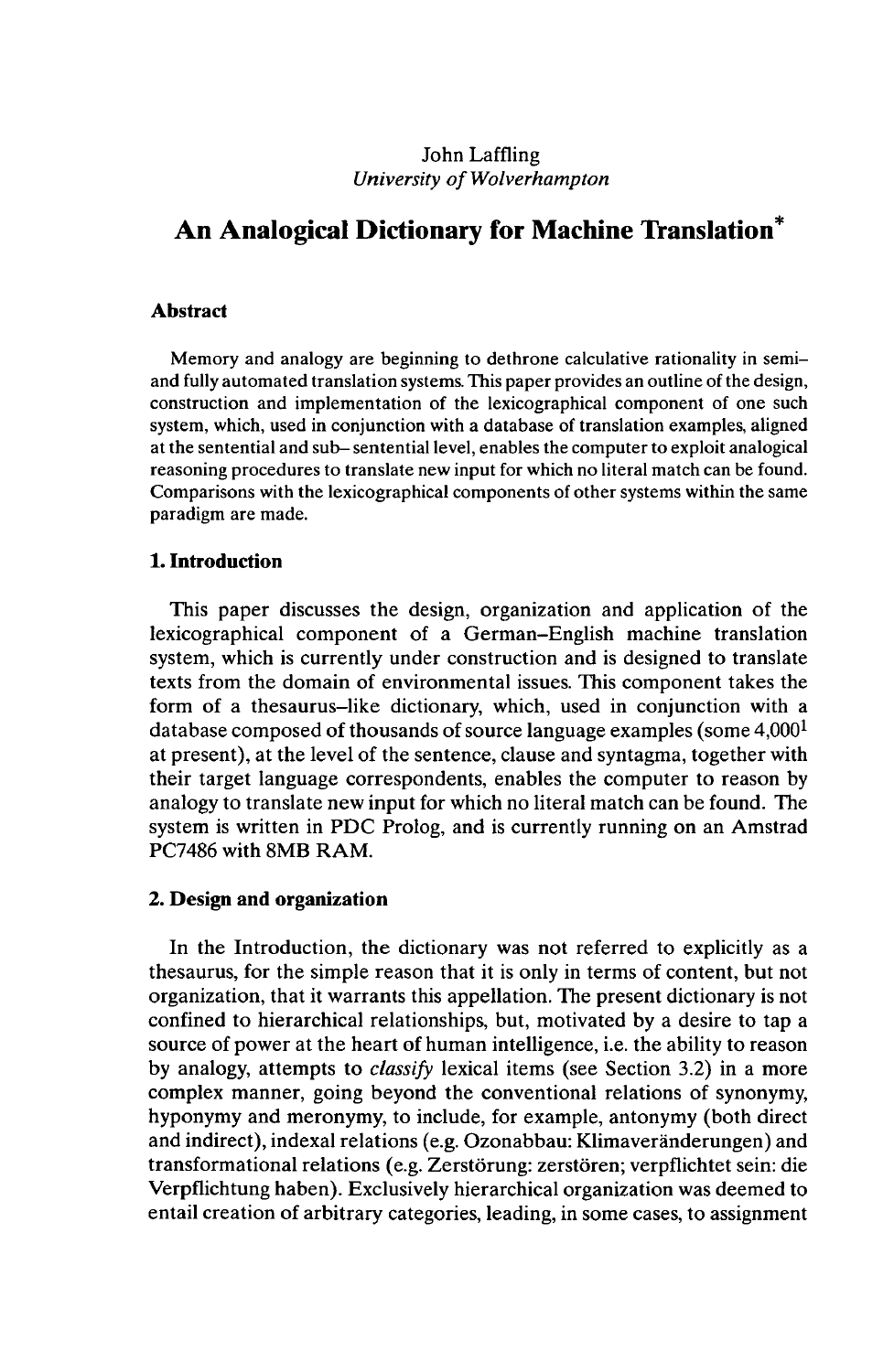of lexical items to categories into which they fit only uneasily. In the *Longman Lexicon of Contemporary English,* for example, an on-line version of which is used by Sato (1991b) and Sumita et al. (1993), one finds *disband* seemingly forced, for lack of a more appropriate head, under which it could be linked with, say, *send home, break up, demobilize, split up and unite,* into a grouping that contains *dismiss, discharge, sack,* and *fire,* under the category DISMISSING AND RETIRING PEOPLE (see also Michiels and Noël (1982)). Furthermore, in this same lexicon at least, differentsenses ofwords are stored under the same category (e.g. *animate,* in its second sense of 'make exciting', is located under the category EXISTING AND CAUSING TO EXIST).

Rather than imposing a hierarchical structure<sup>2</sup> on the dictionary entries, therefore, a decision in favour of alphabetical arrangement was taken, only such lexical information as was corroborated by corpus-based evidence being assigned to entries. To this extent, the present dictionary follows the proposal advocated by Agricola (1972:14):

'Das Attribut 'sprachlicher Thesaurus' soll einerseits betonen, daß die Sememe nicht nach extralingualen Gesichtspunkten in eine logischbegriffliche Ordnung zu arrangieren oder einem anderen natürlichen bzw. vorweggenommenen System der Realität zuzuordnen sind, sondern daß deren Widerspiegelung in Form *innersprachlich objektiv feststellbarer Gegebenheiten* als Grundlage dienen.' [Emphasis added].

The redundancy typically associated with alphabetical ordering is avoided, to a large extent, by utilization of a pointer system, which, in obviating the need for information stored under one headword to be explicitly repeated under another, allows a much more compact and efficient organization of the lexical data. The following example may serve as an illustration of the lexical information coded for nouns, adjectives<sup>3</sup> and verbs.

#### **Example 1**

Zunahme (n)

\$ Steigerung \$ Erhöhung \$ Anstieg \* Abnahme \* Verringerung > Temperaturzunahme schädlich (adj) \$ schädigend \* unschädlich \* harmlos \* ungefährlich < nachteilig > umweltschädlich > ozonschädlich > gesundheitsschädlich > klimaschädlich festlegen (v;sep) # Festlegung \$ festsetzen \$ bestimmen > festschreiben  $[# = transformational;$  \$ = synonym;<sup>4</sup> < = hyperonym; > = hyponym;<sup>\*</sup>  $=$  antonym]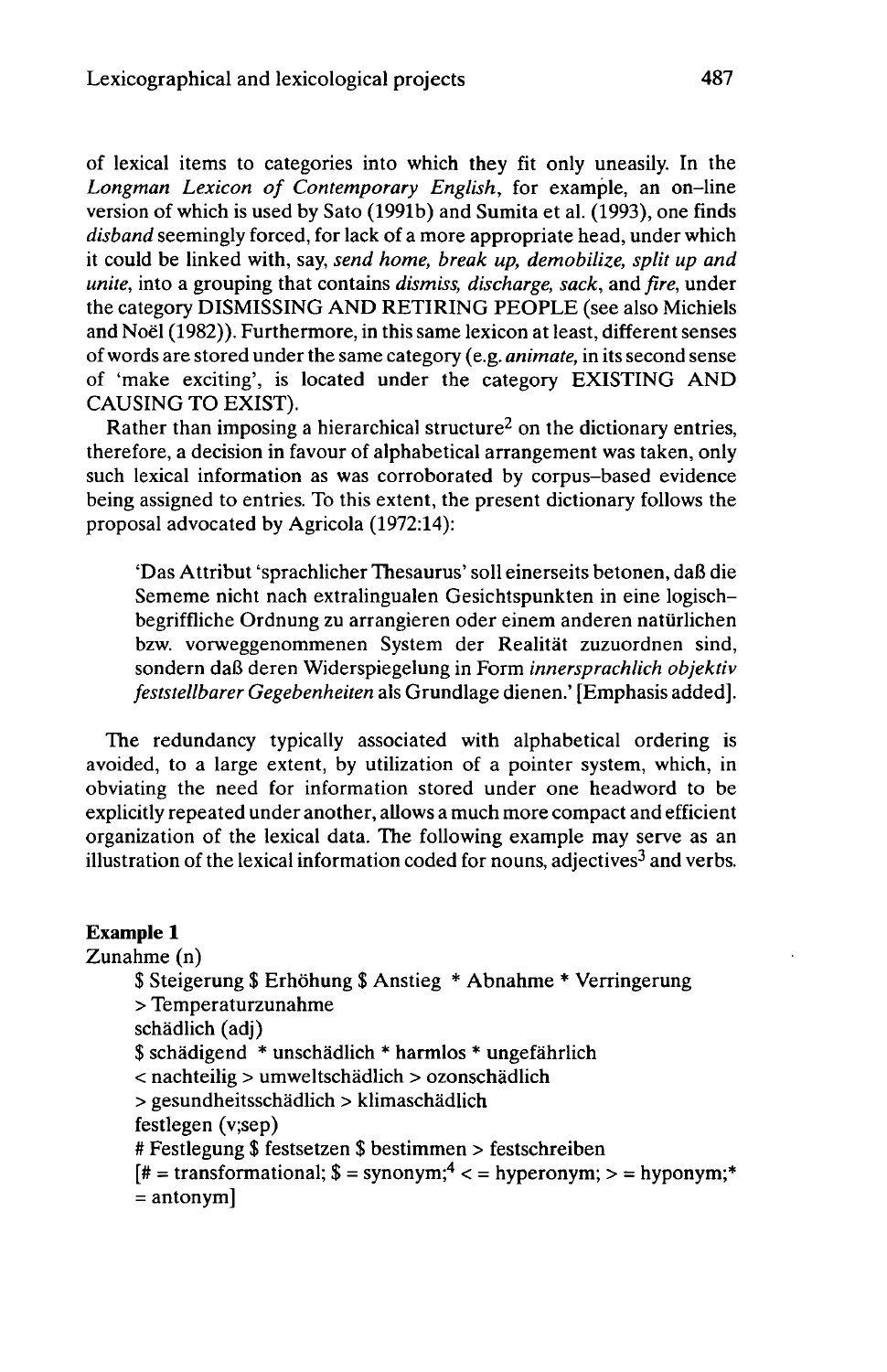The headword thus holds a list of related words, which are, in turn, linked to this set by means of pointers.

### **3. Related work**

The present research is to be seen in the light of the recent increasing interest accorded, by a (small) number of researchers in the machine translation community (e.g. Sadler (1989), Sato (1991a; 1991b; 1993), Sato and Nagao (1990), Sumita et al. (1991; 1993), Furuse and Iida (1992)), to example-based translation, an approach in which previously translated text fragments are viewed as examples on which to base the translation of new input. Whilst the work cited has been foundational to the approach adopted here, there are, however, significant differences.

### **3.1 Domain-specific vs general**

Where the above projects have access to external knowledge structures (Sadler (1989) is alone in foregoing such a structure, proposing to keep meaning entirely *implicit* by representing it in terms of the contextual overlap between syntactically and referentially aligned bilingual texts), they take the form of hand-crafted, already existing word hierarchies of the general language (in machine-readable form); the present lexicon, on the other hand, is domain-specific (relating to party political texts on environmental issues) and has been (and is being<sup>5</sup>) compiled semiautomatically from a large corpus of texts (currently more than 2 million words). Procedures for partial automation include, for example, provision, via a menu-driven interface to concordance facilities, for allowing the lexicographer-cum-user to enter, into the dictionary, any of the expressions appearing in the surrounding context of a particular searchword; s/he is asked under which entry s/he would like them to be incorporated, and by which symbol they should be prefaced.

Given the types of text that MT systems are required to translate, the EBMT paradigm will, if it is to make significant advances, soon have to confront the task of constructing domain–specific thesauruses.<sup>6</sup> Nor is it the case, as is sometimes tacitly assumed (see Sato (1991a:4), that domain-specific knowledge can simply be integrated into general thesauruses: this additional information (that, in the present corpus, for example, *abbaubar* and *persistent* are antonyms (as corroborated by 'der Eintrag von *persistenten* Stoffen, also im Boden *nicht abbaubaren* problematischen Stoffen') and that *Weltbank* is related hyponymously to *Geber* (as evidenced by 'die *Weltbank* und andere *Geber* unterstützen die Ausarbeitung nationaler Umwelt- Aktionspläne) may well be at odds with already existing data.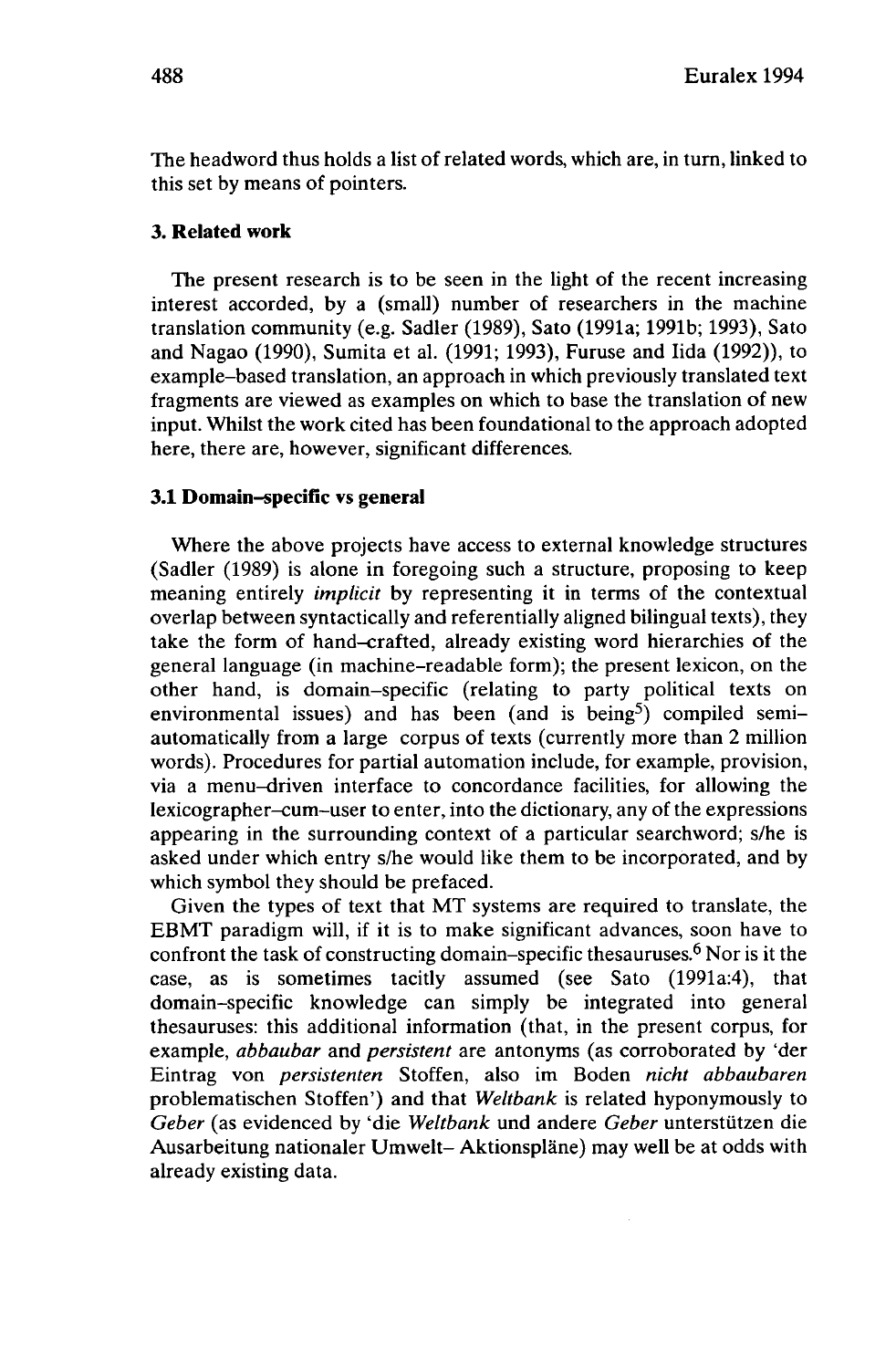#### **3.2 Explicit naming** vs **grouping**

As will have become evident from Section 2 above, relationships are explicitly named in the present dictionary. As, however, existing thesauruses simply group related words without attempting to classify each relationship, EBMT systems that utilize them exploit the codes assigned to categories to calculate similarities between words. As Furuse and Iida (1992:97) state:

The distance between two words is reduced to the distance between their respective semantic attributes in a thesaurus. Words have associated thesaurus codes, which correspond to particular semantic attributes. The distance between the semantic attributes is determined according to the relationship of their positions in the hierarchy of the thesaurus<sup>7</sup>, and varies from  $\overline{0}$  to 1.

The difference in the structuring of semantic knowledge leads to different execution of similarity matches. The present system does not require an explicit similarity metric, the customary (and possibly expensive) calculations carried out by other systems being replaced by provision of knowledge ofweightings assigned to the named relations, asfollows (in order of prioritization): identity, transformationals, synonymy, hyperonymy/ hyponymy co-hyponymy, antonymy, meronymy/holonymy, indexai etc.<sup>8</sup>

### **3.3 Phrasal units and transformational relations**

The present dictionary also differs from those used in other systems in that it includes a) phrasal units<sup>9</sup> (e.g. *stoffliche Verwertung* is coded as being co-hyponymous with *thermische Verwertung; gefährliche Stoffe* as being synonymous with *Gefahrstoffe;* and *gentechnische Methoden* as being synonymous with *Methoden der Gentechnik),* giving rise to improved matching performance, and b), as already mentioned in Section 1, semantic equivalences that obtain between elements of varying syntactic function, the so-called transformationally related items. Transformational relations (e.g. *gentechnisch veränderte Organismen sollen nur freigesetzt werden: die Freisetzung gentechnisch veränderter Organismen)* prove to be one of the most frequently employed means of reiteration in the corpus.

#### 4. **Application**

In this Section, I will illustrate the application of the dictionary component, outlining its role both in determination of the closest semantic analogue and in selection of appropriate translation correspondents, by means of the following input (taken from a text which was not used for the purposes of deriving database examples): *Der Kraftstoffverbrauch muß durch Festlegung von Grenzwerten verringert werden.*

Once a global structure (i.e. NP modal PP pastpart auxinf) has been assigned to this new input, the first step is to call up examples in the database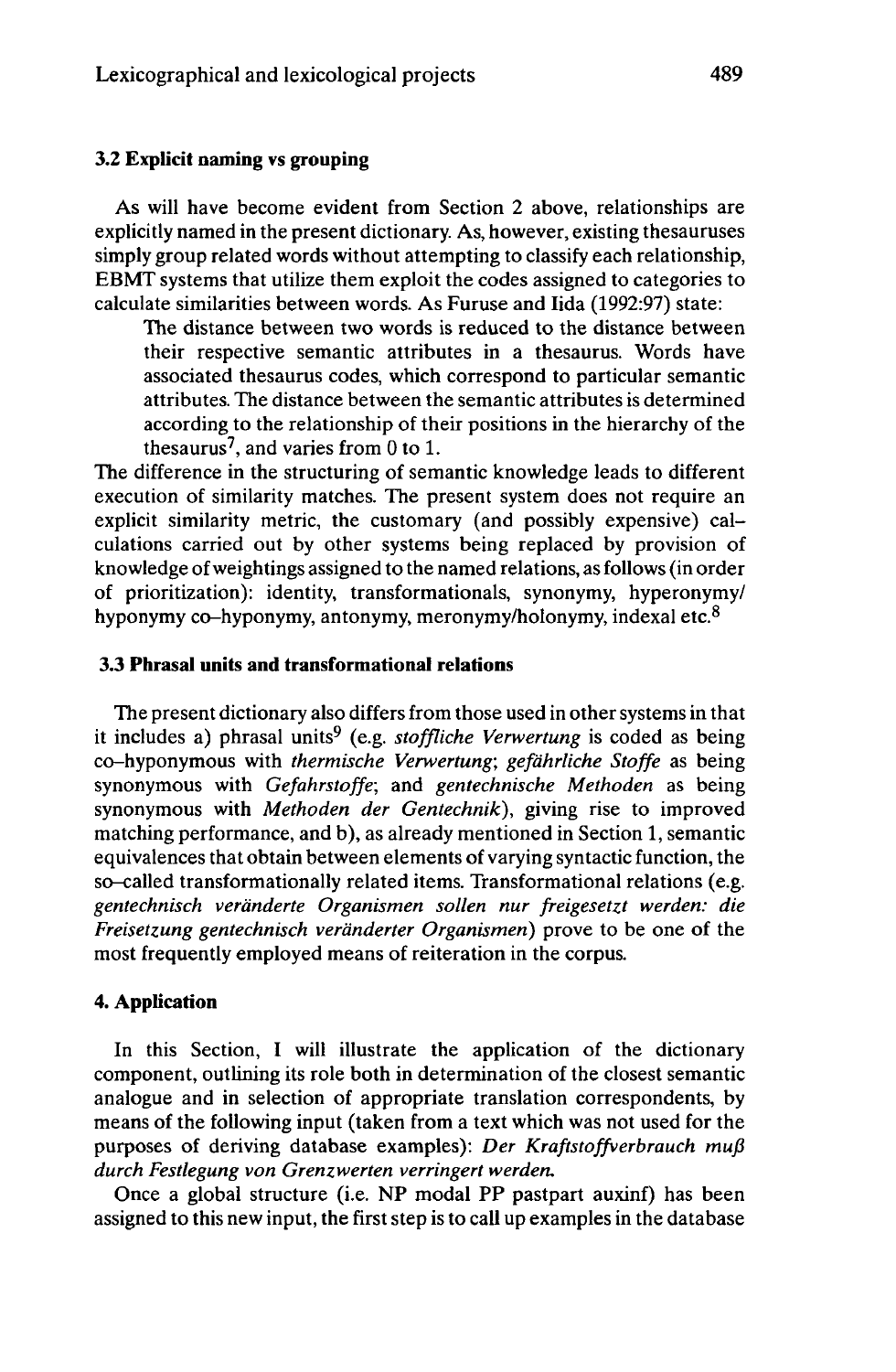which are isomorphic<sup>10</sup> with it. The result,<sup>11</sup> in the present case, is as follows (English correspondents have been omitted, owing to considerations of space):

### **Example 2**

a) Diese Probleme können durch gemeinsame Anstrengungen aller Staaten gelöst werden;

b) International abgestimmte Regelungen sollen durch nationale Maßnahmen ergänzt werden;

c) Die Beschaffenheit von Stoffen und Erzeugnissen kann auf der Grundlage des Gesetzes geregelt werden;

d) Die wirklichen Kosten des Wirtschaftens müssen bei den Verursachern berücksichtigt werden;

e) Die Schadstoffbelastung durch Kraftfahrzeuge muß durch fortdauernde Konstruktionsverbesserungen reduziert werden<sup>12</sup>

Next, the dosest semantic analogue is selected; nouns and verbs (the main information-bearing units) in the new input are clamped and, together with their semantic correlates, used as a probe into the list of examples previously called up. In this case, given that the dictionary contains information to the effect that *verringern* and *reduzieren* are synonymous, the final example in the above list is chosen. This example is coded with the following morpho–syntactic information and alignment possibilities.<sup>13</sup>

### **Example 3**

| 1 Die (defart;sg;nom)                    | 1 motor $(n)$            |
|------------------------------------------|--------------------------|
| 2 Schadstoffbelastung (n;sg;nom)         | 2 vehicle $(n;sg)$       |
| $3$ durch $(p)$                          | $3$ pollution $(n;sg)$   |
| 4 Kraftfahrzeuge (n;pl;acc)              | 4 must (modal)           |
| $5 \text{ muB}$ (modal;sg; $3rd$ )       | $5$ be (aux;inf)         |
| $6$ durch $(p)$                          | 6 reduced (pastpart)     |
| 7 fortdauernde (adj;pl;acc)              | $7$ by $(p)$             |
| 8 Konstruktionsverbesserungen (n;pl;acc) | 8 continued (adj)        |
| 9 reduziert (pastpart)                   | 9 improvements $(n;p)$   |
| 10 werden (aux;inf)                      | $10$ in $(p)$            |
|                                          | 11 construction $(n;sg)$ |

1-4=1-3; *2-A=\-y,* 5,9,10=4-6; 6-8=7-11; 7-8=8-11; 8=9-11

This closest analogue serves, in turn, as a template, providing a target pattern and, by showing which constituents can be substituted, guiding the next stage of the process, i.e. chunking and recombination.<sup>14</sup> As the database contains no other TL equivalent for *verringert,* which has been found to be synonymous with *reduziert,* the translation unit *muß reduziert werden* is adopted wholesale. Next, searches are carried out for instances of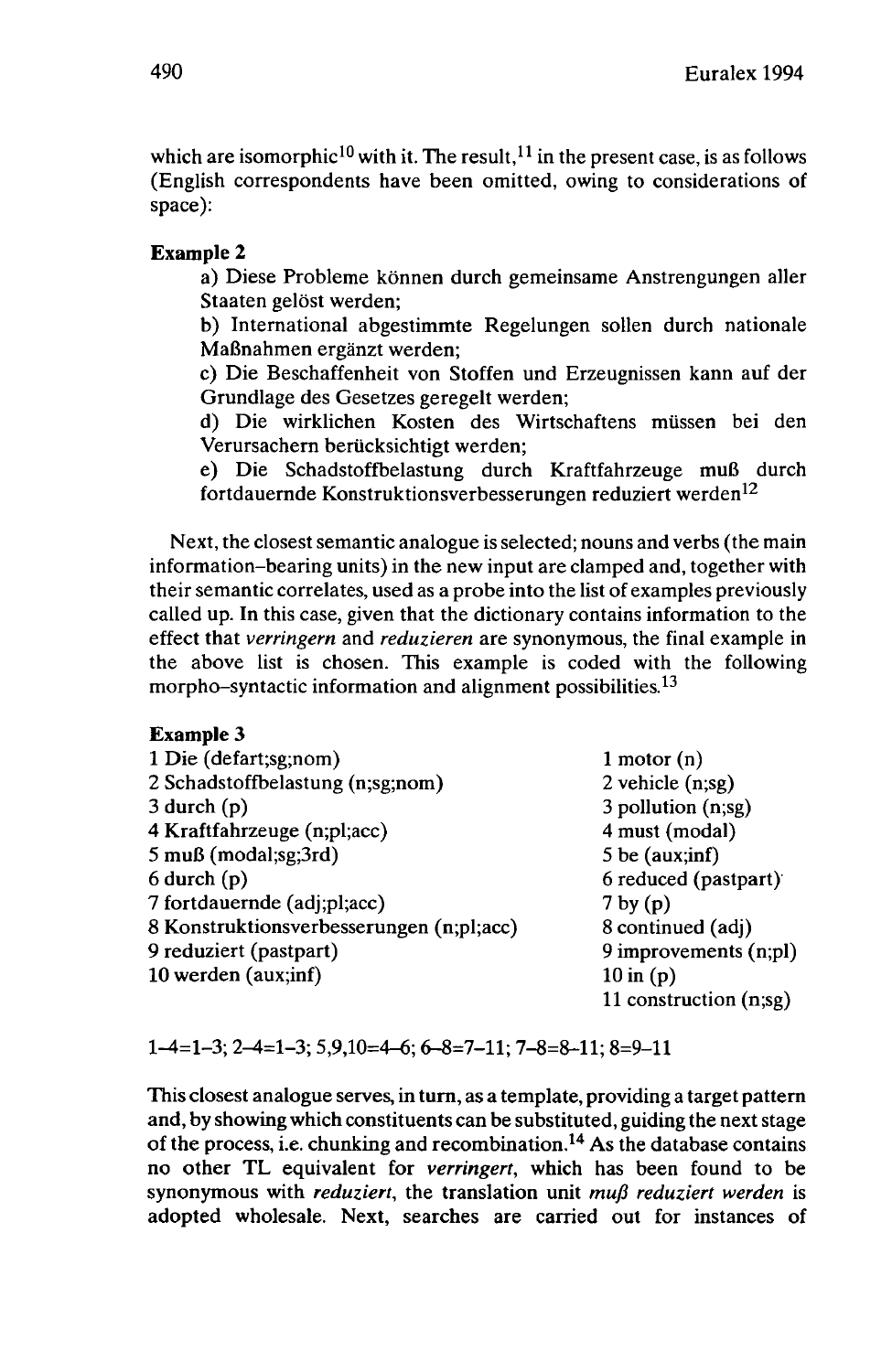*Kraftstoffverbrauch* (and semantic correlates, assuggested by the dictionary, (e.g. *Treibstoffverbrauch, Benzinverbrauch)}^* the system returning 'fuel consumption', on the basis of 'der spezifische *Kraftstoffverbrauch* eines Autossagt nichts über die Höhe des Schadstoffausstosses des Motors aus' ('a car's specific *fuel consumption* ...').

A prepositional phrase sequence containing *Festlegung* (or semantic correlates (i.e. \$ Bestimmung \$ Festsetzung > Festschreibung)) is then used as a probe into the example database, producing the following closest analogue (reproduced, this time, without coding or numbering and with only the essential alignments):

## **Example 4**

Die SPD fordert eine Wende in der europäischen Verkehrspolitik *durch die Festlegung von ökologischen Mindeststandards.* (The SPD calls for a change in European transport policy *by setting ecological minimum standards)*

Alignments: 10-15=11-15; 10,12,13,15=11,12,14,15; 15=14,15; 12=12

Now that the target pattern for the global unit has been identified, correspondents for the translatable units *Festlegung* and *Grenzwert* are sought, with a view to inserting them into their respective place holders, as indicated by the above alignment possibilities. As Example 5 illustrates, however, the results of the search confront the system with an additional problem, in the case of *Festlegung:* that of selection between several TL correlates.

## **Example 5**

- a) Die Festlegung von Eckwerten für den Kraftstoffverbrauch (the specification of benchmark figures for fuel consumption)
- b) Festlegung von Standorten für Kernkraftwerke (determination of nuclear power station sites)
- c) Festlegung von Verbrauchsobergrenzen der Kraftfahrzeuge (establishment of upper limits on consumption by motor vehicles)

The analogical dictionary is, therefore, called upon to assess the degree of semantic proximity between *Grenzwert* and each of the collocational partners of *Festlegung* found in the examples (i.e. *Eckwert, Standort, Verbrauchsobergrenze, Mindeststandard)*. 16 .

*Eckwert* is selected on the basis of its being co-hyponymous with *Grenzwert.* The equivalent assigned to *Festlegung,* i.e. 'specification', must now be converted to verb and participial form before replacing *setting* in the structure found in Example 4, and *Grenzwerte -* of which, in the current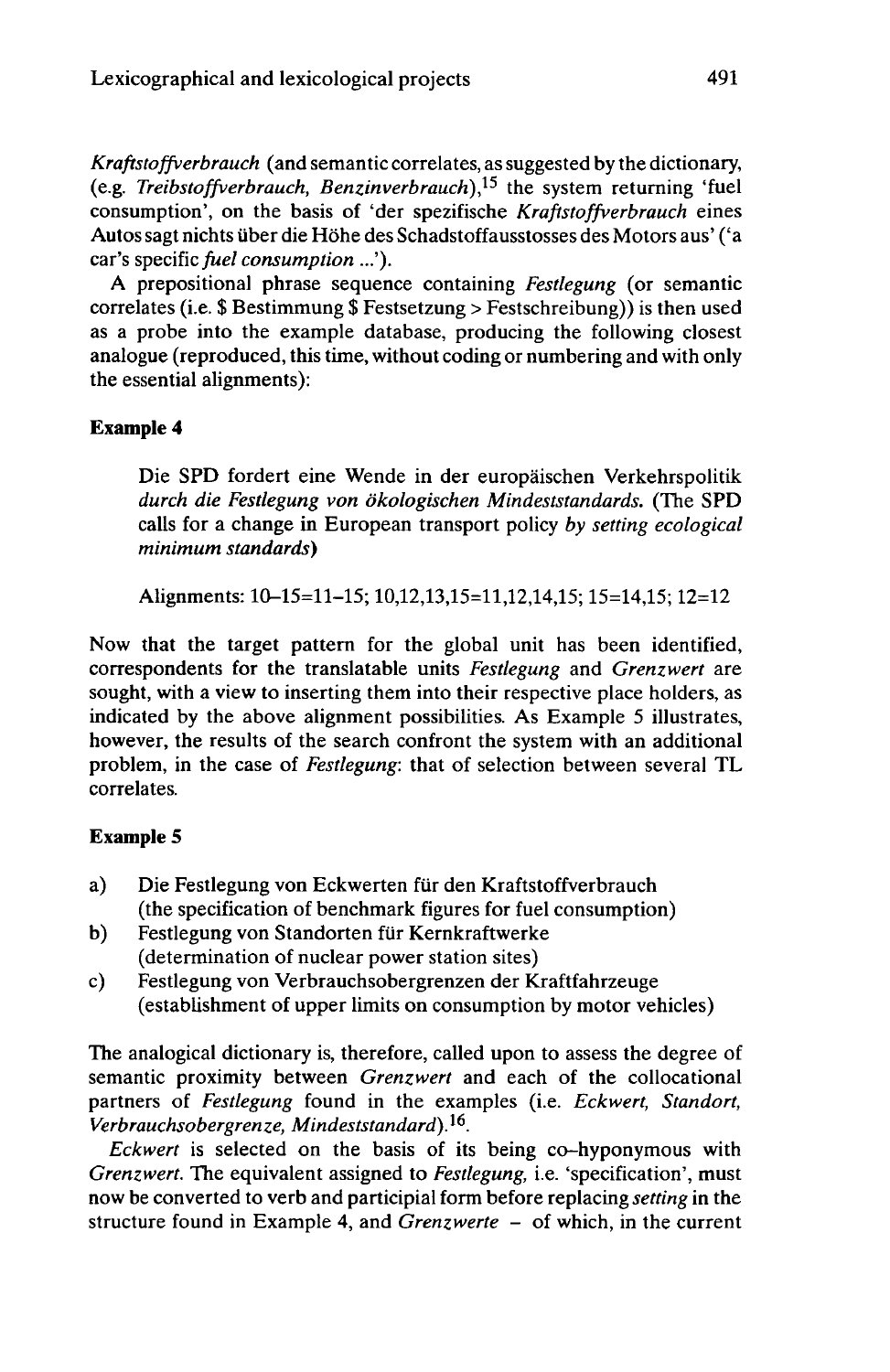database, there are only two instances, both rendered as 'limit values'  $-$  is inserted into the slot held by *Mindeststandard,* resulting in by specifying limit values.

These blocks *(fuel consumption, by specifying limit values, must be reduced)* are now re-assembled, in accordance with the pattern suggested by Example 3, resulting in 'fuel consumption must be reduced by specifying limit values'.

### **5. Conclusion**

This paper has proposed a new type of dictionary for EBMT: one informed by linguistic, rather than extralinguistic principles, and has provided a brief outline of its application in a 'real-life' environment.

'This work has benefited from the programming support of Alan Kerrigan

#### **Notes**

- <sup>1</sup> Contrary to the practices of other approaches within the example-based machine translation (EBMT) paradigm, the database consists of examples derived not from actual translations, but from functionally equivalent parallel texts, to which, however, a menu-driven interface allows modifications to be made on-line. Although, at the time of writing, this archive contains only some 4,000 examples, it is being constantly updated.
- 2 See Sadler (1989:49), for a similar stance with regard to hierarchical structuring: "Hierarchy-based word matching often proved inadequate. Matches sometimes failed when intuitively they should have succeeded. For example, the verbs to eat and to cook are, intuitively, interrelated, but this is not reflected in the verb hierarchy (cook -> prepare -> make ready; eat -> ingest-> take in), for the simple reason that the relationship is not hierarchical but procedural."
- 3 The coding for schädlich illustrates that hyponymy/hyperonymy is taken to be one of the principal relations underlying the semantic organization of adjectives, which runs counter to Fellbaum et al. (1993:27), who argue that "it is not clear what it would mean to say that one adjective "is a kind of" some other adjective". The importance of this relationship in translation-oriented analogical reasoning procedures is, however, self-evident: if Bestimmungen in forstrechtliche Bestimmungen is rendered, in English, as "regulations", then, by analogy, Bestimmungen in rechtliche Bestimmungen can be assigned the same target-language (TL) correspondent.
- 4 Synonymy, it should be noted, is viewed here as a symmetrical relation, not as a relation with one preferential direction.
- 5 The dictionary currently contains approximately 30,000 word forms.
- 6 So far, as the only "real-life" domain to which the thesaural approach has been applied is registering for conferences (Sumita et al. (1991 ; 1993)), this necessity has been avoided.
- 7 Sedelow and Sedelow (1988:238) provide, however, a note of warning about such calculations of semantic similarity, which, in effect, involve thesaurus tree traversais. Such traversais, they point out, "are not consistent, nor are they always reliable indicators of word association, even though in many instances they can be used". Indeed, some calculations of similarity, as carried out in previous work, (e.g. as high as 0.5 between read and buy (Sato and Nagao (1990)), and as low as 0.2 between the Japanese equivalents for vegetable and potato (Sato (1991b)) are decidedly counter-intuitive.
- 8 Tests as to the efficacy of this prioritization are currently being conducted.
- 9 At present, a little over a quarter of the entries are phrasal in nature.
- 10 See Thagard et al. (1990:264): "We contend that an analog is more likely to be retrieved the greater the degree of isomorphism it has with the structure that initiates the retrieval. Isomorphism is conceptually distinct from semantic similarity, in that two structures can be perfectly isomorphic even though they share no identical or similar elements."